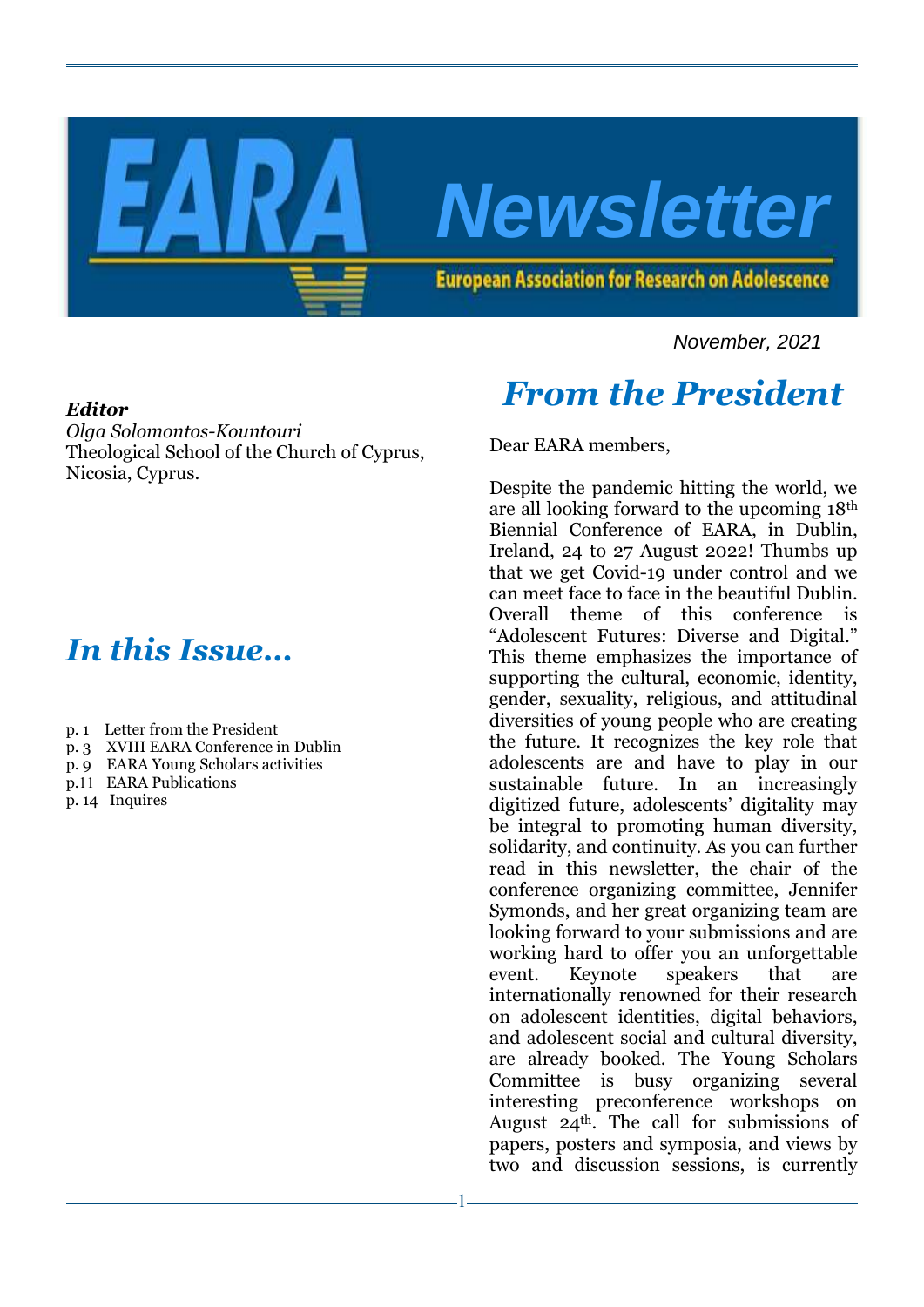open till 10 December 2021! So if not done yet, write abstract(s) of your current research, share with colleagues, and submit to the organizing committee!

As the case on previous conferences, EARA members will benefit from a much lower conference fee than non-members (even when including the two-year membership fee), so we hope you all will renew your membership in time, and you will tell your colleagues and students to do the same.

In the meantime, our summer school committee is working hard to set up the 2022 EARA-EADP-SRA Summer School, which will take place in Dublin, just before or after the conference. Participation of SRA in this summer school, unfortunately, it is still uncertain, due to current restrictions for work-related travel to Europe for USA researchers. Keep your eye on our website and your inbox for further information on this summer school for young scholars!

I would also advise you to put our webinars on the spotlight! Three very interesting webinars have been completed with great success. There are still three to come: On the 10th of December 2021 Herbert Hoijtink introduces you to Bayesian statistics in practice. On the 4th of March 2022 Ole Gmelin, Vincent Yannick, Lisanne de Moor, and Mandy van der Gaag will focus on how to conceptualize and study identity on different time scales. In June 2022 Tiaga Ferreira will introduce you to the open-source, free, and powerful statistical package R. See more information on these webinars at our website, including information on registration.

A small note on the Studies on Adolescent Development book series, published by Routledge, in conjunction with and edited by EARA. Since the last book published in this series, Van Zalk and Monks (2000), *Online peer engagement in adolescence: Positive and negative aspects of online social interaction*, no new proposals for edited books reached us. So, we are inviting EARA members, who are willing to assist in editing a book in this series, to get in touch with Susan Branje.

We are also very happy to say that EARA is financially healthy. The successful online conference we enjoyed in Porto 2020 (of which you still can enjoy recorded videos of the main sessions at our website) also contributed to this healthy financial position. We are happy to tell that the EARA council will offer 10 travel bursaries of  $E$ 250 to early career scholars to attend the 18th Biennial Conference of EARA in Dublin.

I wish you all good health and lot of inspiration in the preparation of your poster, individual paper or symposium contribution to the upcoming EARA conference!

Enjoy reading this newsletter!

Wim Beyers Ghent University, Belgium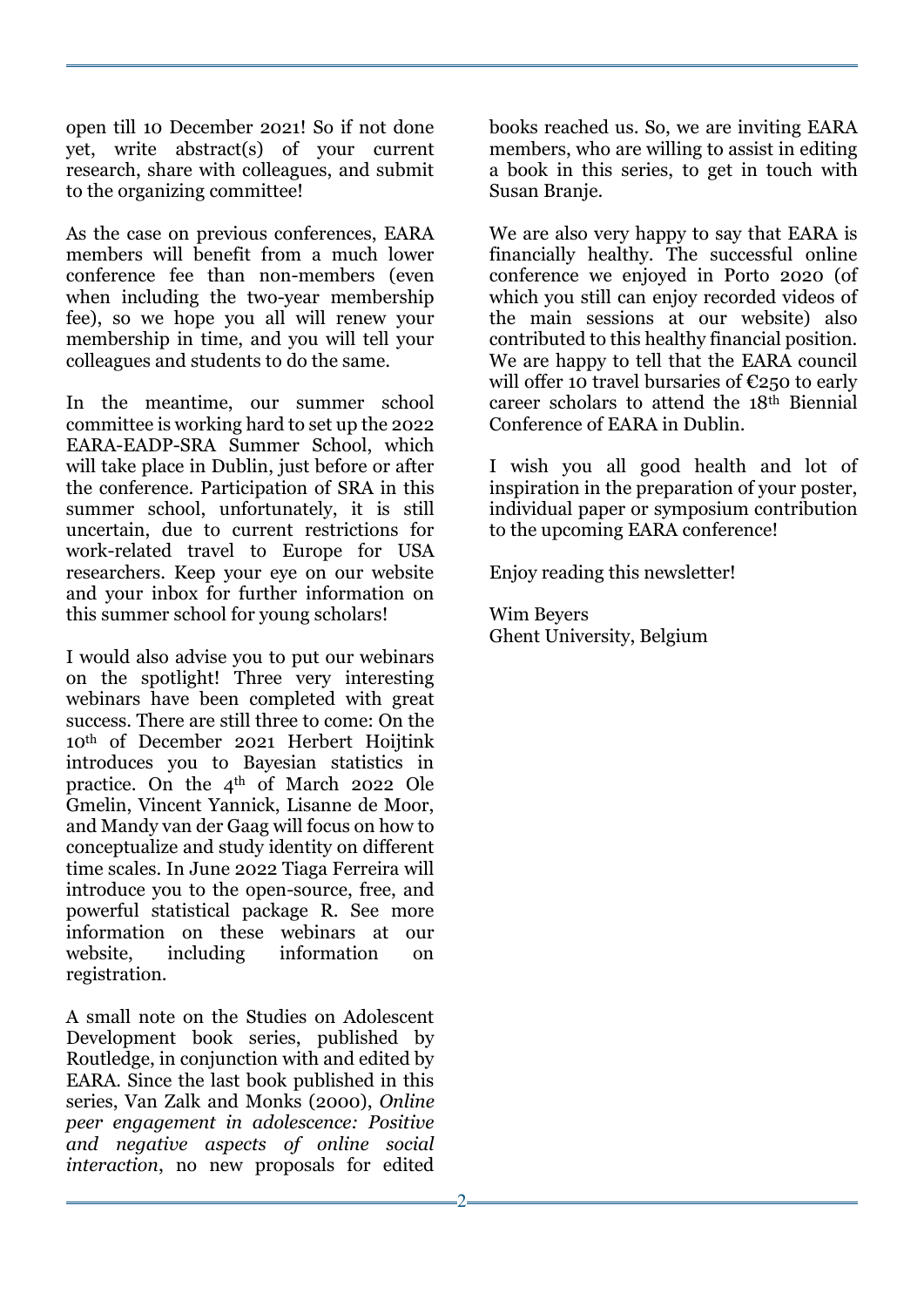

### **Céad Míle Fáilte!**

The 2022 Conference of the European Association for Research on Adolescence promises to be a dynamic event showcasing excellent research on adolescence, examples of practices to support positive adolescent development, works by and co-created with adolescents themselves and much more. The EARA 2022 Committee has developed a programme of keynotes and invited symposia that will share their research on different aspects of adolescent development, health and wellbeing. Our *four keynote speakers* will describe different facets of adolescent wellbeing, and their enduring and recent research that has guided our understanding of how diverse adolescent lives are, and how we can recognize and value this diversity, yet still observe some general principles of how we can work to support positive development for all adolescents. We share more about our keynotes below, and on the conference website (eara2022.com)

The *invited symposia series* is going to be terrific, and we're really pleased the series will showcase research focused on working with, and for, historically under-represented and/or marginalized groups of adolescents, as well as on the role of digital media in young people's agency and citizenship across diverse contexts, and on school-based and home-based interventions for positive

development. Other invited symposia will discuss adolescents' use of technology and virtual worlds, the impacts of offline and cyber rejection experiences, and intergroup contact and collective action by adolescents, and there are more topics to come! We look forward to sharing more about our invited symposia on the website, so keep an eye out for updates, as well as on the EARA Twitter account @EARAdolescence.

The conference will also provide a place and time for us to *re-connect as colleagues and friends and to create new relationships* with people with shared interests across the world. The social programme is designed to provide opportunities to spend time with others, to talk outside of scheduled conference sessions about research and practice, and to share experiences across countries, universities and other organizations. So, apart from the opportunity to talk with others about your research and find out more about their world, *what other reasons are there to join us at EARA 2022?* Well, Ireland is known for its beautiful landscapes as well as its friendliness. So you're bound to receive warm welcomes as you explore Dublin and surrounding areas. Dublin is situated between the mountains and the sea, so when you're in Dublin you'll be able to go for a walk in the Dublin Mountains, for example Ticknock Fairy Castle walk, and on the same day you can swim in the Irish Sea, perhaps at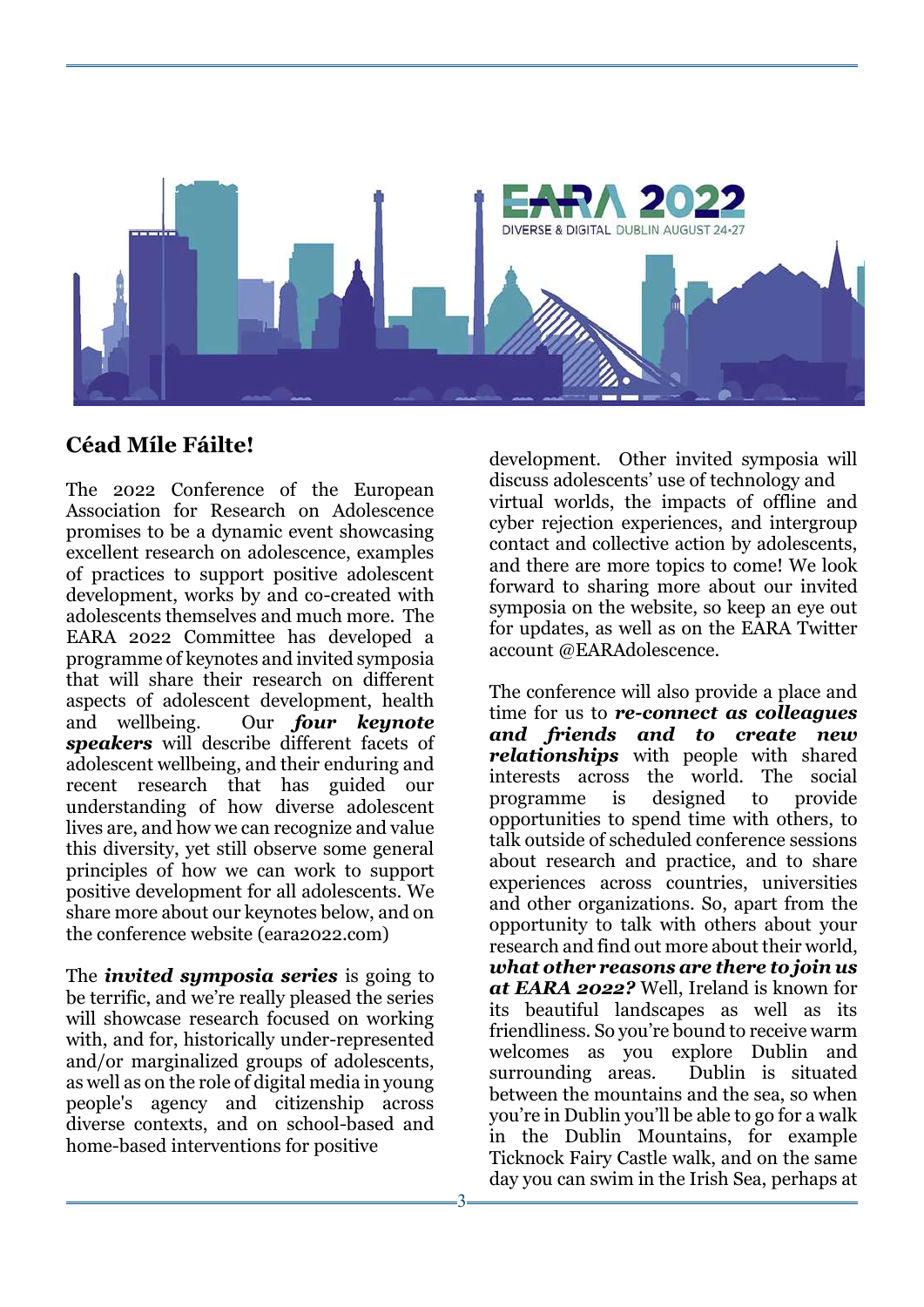The Forty Foot, a historic bathing pool at the southern tip of Dublin Bay. You can do this and still have time for some great meals of traditional or modern Irish food, sourced from farms in and around Dublin.



Photo by **Alex Block** on *Unsplash* 

#### *Introducing our EARA 2022 Keynote Speakers*

We are so fortunate to have such brilliant people as keynote speakers at EARA 2022. Although individually the speakers represent distinct research concentrations, there is a *remarkable synergy of the speakers,*  with each addressing themes of diversity and/or digitality that are likely to prompt lots of discussion and thought for delegates. For example, Professor Klaus Boehnke has a long-term panel study of adolescents in Germany in the 1980s, and Professor Nancy Hill has recently examined experiences of US college students in the 1970s. Their work together may prompt delegates to think – and talk – about how community, culture and generational differences influence adolescent wellbeing and life outcomes. Generational, as well as cultural differences may also contribute to differences in how living in a digital age shapes adolescent development, and the research and policy work by Professor Sonia Livingstone may prompt delegates to consider how adolescent engagement in digital communities may contribute to their wellbeing, and wonder

what actions researchers, practitioners and<br>communities might do to provide communities might do to opportunities for positive development in digital space. Professor Candace Currie's recent work also engages with researchers and policy makers, prompting us to think deeply about how conceptualizations of mental health in adolescence may vary across countries and generations and across countries. Her work in this area is drawn, in part, from her work on a 4-decade long study of adolescents across Europe, and the application of comprehensive models of wellbeing.

Each on their own, the keynotes will be a terrific contribution to the EARA, and the synergy of the keynotes may guide us to contemplate the body of excellent research completed over decades. We might consider how the conceptual models we use to understand and promote positive adolescent development can accommodate *contemporary needs to consider diversity and digitality in our research, our practice and work* with young people.

#### **Professor Candace Currie**



Candace Currie is the Professor of Global Adolescent Health at Glasgow Caledonian University London. Professor Currie has a background in the biological and behavioral sciences (BSc Hons in Zoology, University of St

animal behavior, University of Edinburgh) and conducts research into global adolescent health issues with the purpose of contributing to young people's health improvement nationally and globally in line with the UN Sustainable Development Goals.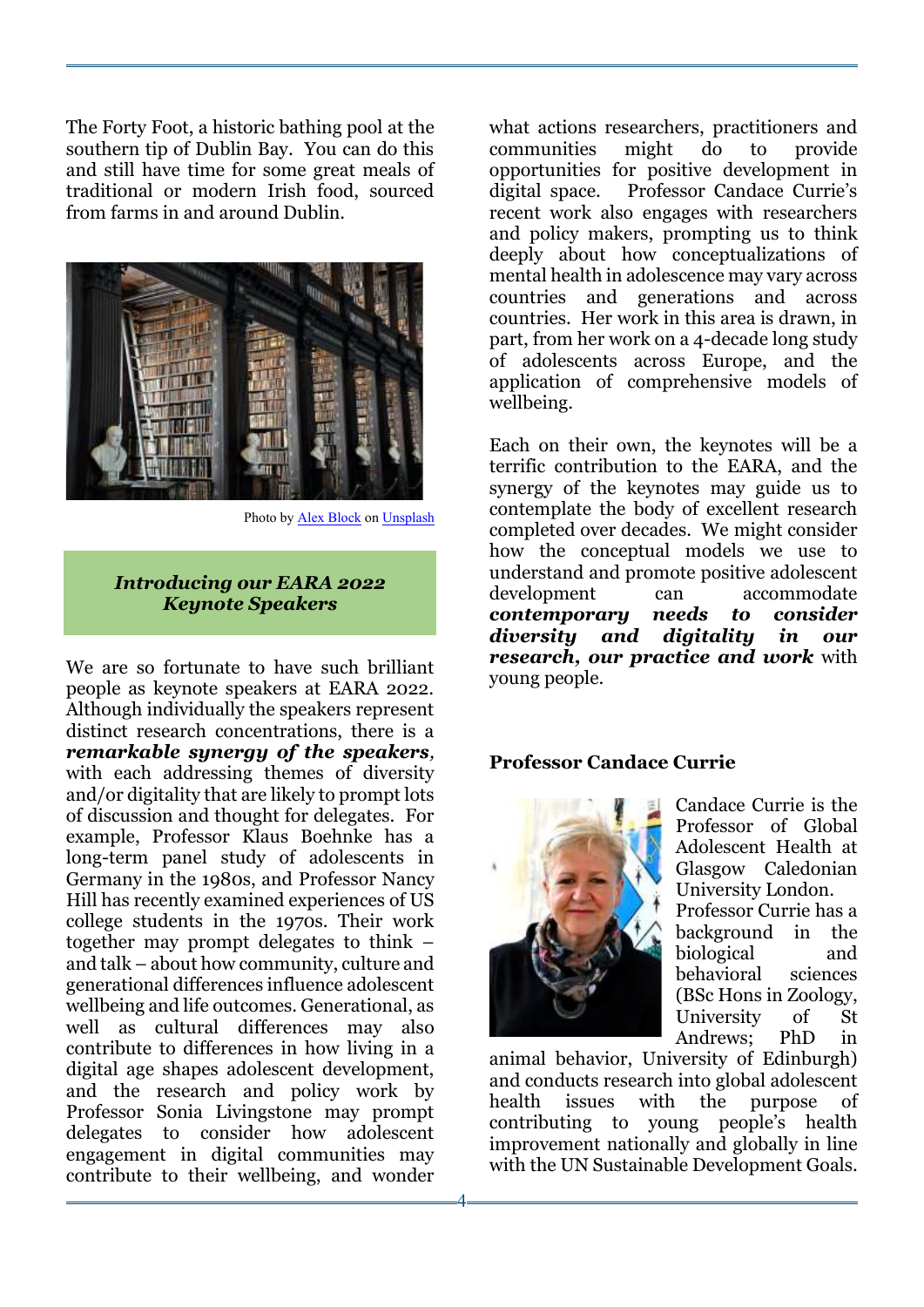Professor Currie was awarded an OBE for Services to Healthcare in 2008 and in 2015, a Royal Society Wolfson Research Merit Award and she was the founding Director of a WHO Collaborating Centre for Child and Adolescent Health Policy from 2013-2019.

Her research focuses on socioeconomic and gender inequalities, and in pubertal development and its impact on adolescent health and wellbeing. She holds honorary positions at the University of Utrecht in the Netherlands and at the Murdoch Children's Research Institute in Melbourne.

Professor Currie tweets from @candacecurrie

#### **Professor Nancy E. Hill**



Nancy Hill is the Charles Bigelow Professor of Education at the Harvard Graduate School of Education, and she is an expert on the impact of parental involvement in adolescent development, as well as cultural influences on minority youth

development.

Professor Hill's research examines the ways race, socioeconomic status, and community context interact and impact youths' opportunities for upward mobility, especially through secondary school and postsecondary transitions. Hill's current research projects include research-practice partnerships, including a longitudinal study following adolescents across high school, focusing on economically and ethnically diverse youth and their emerging sense of purpose and views of the economy, and the influence of these on post-secondary transitions to college and career.

In 2021, Professor Hill, and co-author Professor Alexis Redding, published '[The](https://www.hup.harvard.edu/catalog.php?isbn=9780674916500) 

End of Adolescence: [The Lost Art of Delaying](https://www.hup.harvard.edu/catalog.php?isbn=9780674916500)  [Adulthood](https://www.hup.harvard.edu/catalog.php?isbn=9780674916500)' that draws upon an archive of recordings of college students from the 1970's to consider the developmental opportunities in taking time to consider what adulthood holds, and how they might achieve their goals.

Professor Hill tweets from @ProfNancyHill.

#### **Professor Klaus Boehnke**



Klaus Boehnke is Professor of Social Science Methodology at Jacobs University Bremen and Deputy Chair of the International Center for Sociocultural Research at the Higher School of Economics in Moscow. Professor Boehnke's work has

focussed on comparative cultural studies and political psychology, and his recent work examines social cohesion and attachment to the homeland, as well as values transmission and change.

Professor Boehnke's work is interdisciplinary, bringing together concepts from developmental and social psychology to examine questions of how digital technologies may contribute to radicalisation in young people, or how social processes may affect majority or immigrant young people differently. Professor Boehnke has been collecting data with a group of people who were in their early-mid adolescence in the 1980s, in part to examine how political activism relates to wellbeing, and we hope he will share more on this study and updates with us at EARA 2022.

Professor Boehnke has recently published a book 'Psychosocial Experiences of African Migrants in Six European Countries' with coauthor Professor Erhabor Idemudia. The book provides an empirical account of the psychological and social experiences of 3500 African migrants to 6 European countries: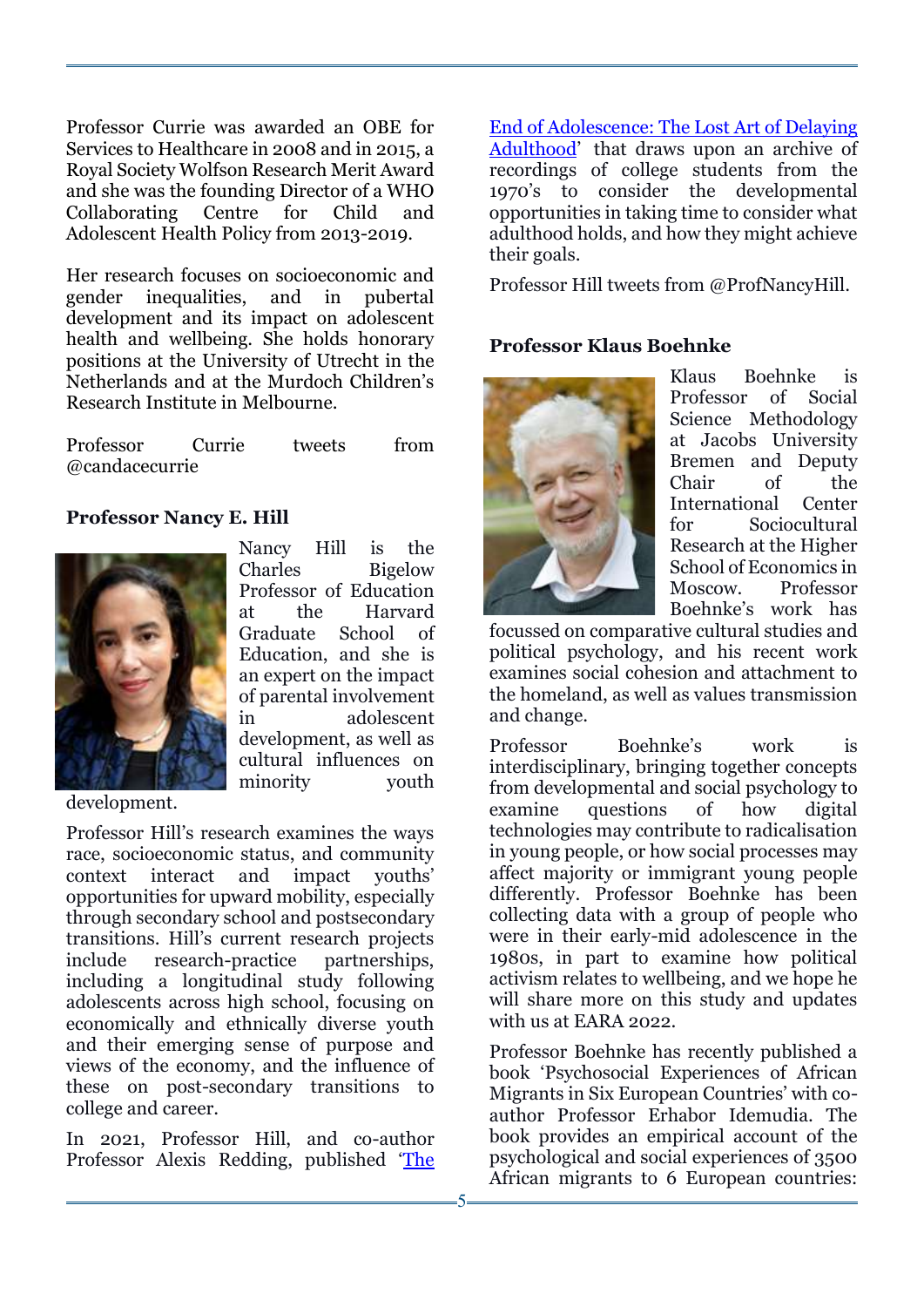Germany, Spain, Italy, The Netherlands, France, and the UK. The book can be read via fully-open access via Springer, with free and full download from https://link.springer.com/book/10.1007/97 8-3-030-48347-0.

#### **Professor Sonia Livingstone**



Sonia Livingstone is a Professor in the Department of Media and Communications at the London School of Economics and Political Science. Her research adopts a comparative, critical and contextualised approach

to consider the rights and responsibilities of young people in everyday digital media use. Currently Professor Livingstone directs the [Digital Futures Commission](https://digitalfuturescommission.org.uk/) with the 5Rights Foundation, and the [Global Kids](http://globalkidsonline.net/)  [Online](http://globalkidsonline.net/) project with UNICEF.

Professor Livingstone's research uses multimethodological approaches to study how children, adolescents and families use digital media, and how they may be affected by it. A thread in her work is to consider how citizen values (equity-focused, diversity-promoting) are, or should be, represented in digital infrastructures in all spheres, including institutions, and the lifeworld.

Professor Livingstone blogs at [www.parenting.digital](http://www.parenting.digital/) and her most recent book, '[Parenting for a Digital Future'](https://global.oup.com/academic/product/parenting-for-a-digital-future-9780190874704?cc=gb&lang=en&), co-authored with Alicia Blum-Ross, draws upon a range of research to describe how parents enact parental or family authority and values through digital technologies when there are relatively rapid changes in social and technological landscapes.

Professor Livingstone tweets from @Livingstone\_S.

For many of us, EARA 2022 will be the first in-person conference in several years, and many people may be giving thought to how they might make the most of the trip and really *experience the conference city*.

We're planning a *fantastic and diverse social programme*, but here's some more things that may encourage you to make sure your abstract is submitted on time!

#### **Lyrics and Literature – Experiencing Dublin through the arts**

As a city of the arts, Dublin is thriving, and has a fantastic mix of traditional and contemporary art, music and literature. As part of your visit to Dublin, we hope you'll take advantage to experience the city through all of your senses, and experience the culture of Dublin and Ireland.

> There are many songs written about Dublin, ranging from mournful to celebratory, including 'Molly Malone' which has been

described as the 'real' anthem of Dublin, and which you're sure to hear in August 2022!

*In Dublin's fair city Where the girls are so pretty I first set my eyes on sweet Molly Malone As she wheeled her wheelbarrow Through streets broad and narrow Crying, "Cockles and mussels, alive, alive, oh!"*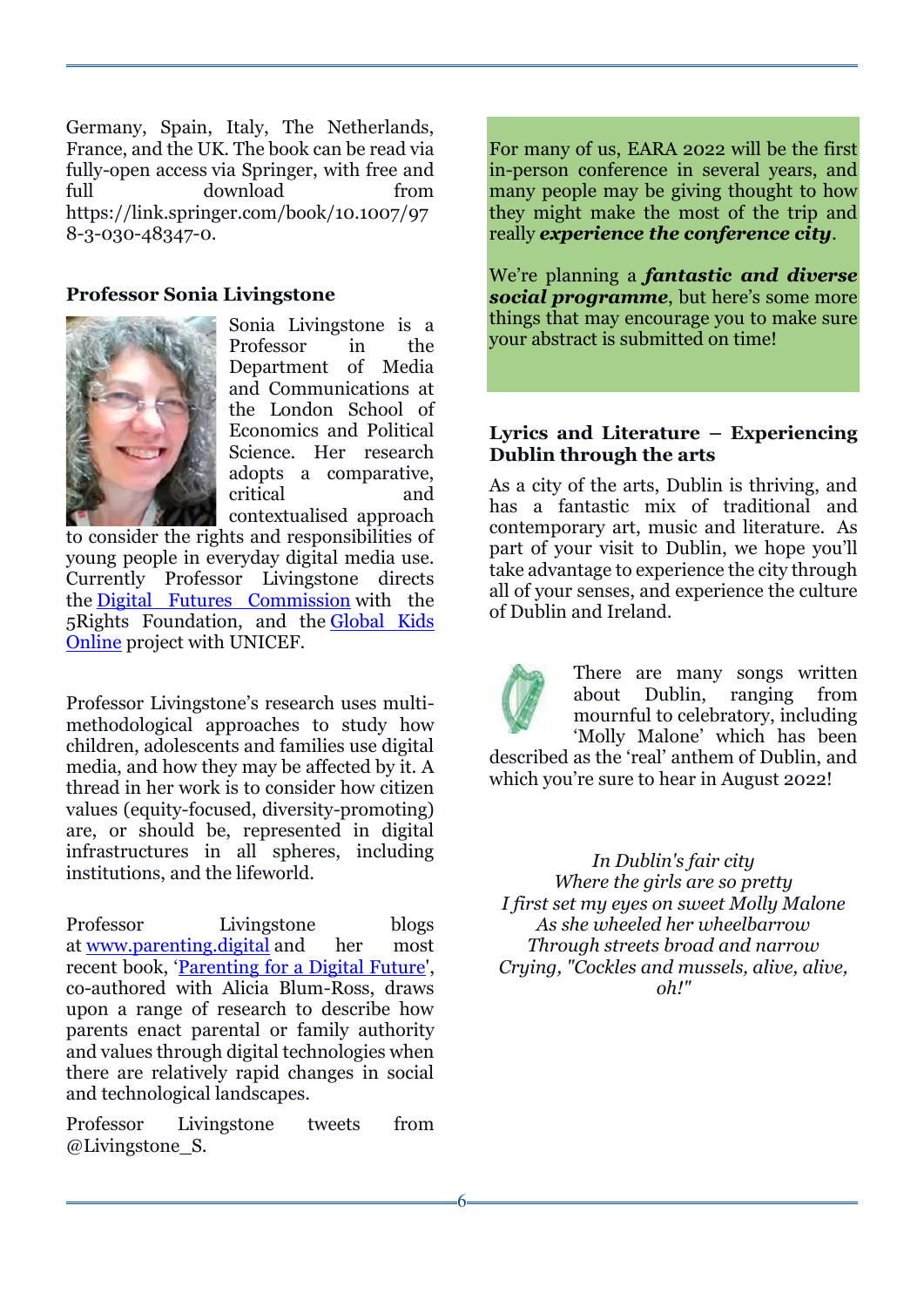

*Photo b[y Jordan Harrison](https://unsplash.com/@jordanharrison?utm_source=unsplash&utm_medium=referral&utm_content=creditCopyText) on [Unsplash](https://unsplash.com/s/photos/dublin-city?utm_source=unsplash&utm_medium=referral&utm_content=creditCopyText)*

Contemporary songs about Dublin and Ireland also engage with social and political issues facing adolescents, and as a country with a long history of high levels of emigration. Many songs describe the joys of Dublin, and a desire to be there in person, and such is the appeal of Dublin, that so many songs have been written to praise it. A recent and very popular (albeit cheesy!) one being by The Script who wrote '*Paint the Town Green'* about feeling homesick for Dublin and Ireland, singing

*I know you're missing home It's been so long since you've been And that life you had in Dublin Now ain't nothin' but a dream To be right there in that moment You'd give anything to be It's alright 'Cause tonight We're gonna paint the town green...* 'Paint the Town Green' The Script

Many people can easily name several poets and writers associated with Dublin, including Oscar Wilde, James Joyce and W.B. Yeats, but the contemporary Irish literary scene is much more diverse. One way to get to know a bit about Ireland before your visit is to read

(or listen on audiobook) to some of these more contemporary authors. One recent book, '*Normal People'* by Sally Rooney, features Trinity College Dublin, our conference venue. The book describes the development from adolescence into adulthood of the two main characters, with observations of the social worlds of people in late adolescence, as well as astute observations of how young people may feel as they experience major changes in their lives, and develop independence from family and friends. The book was adapted for television, and following the release of the television series, there was a record-breaking increase in the number of applications to study at Trinity College Dublin, with many people attributing this increase to people seeing the beauty of the campus on screen. So it's a great depiction of Dublin as well as the conference venue, and worth a watch, as well as a read of the original book.



*Trinity College, Photo b[y K. Mitch Hodge](https://unsplash.com/@kmitchhodge?utm_source=unsplash&utm_medium=referral&utm_content=creditCopyText) on [Unsplash](https://unsplash.com/s/photos/trinity-college-dublin?utm_source=unsplash&utm_medium=referral&utm_content=creditCopyText)*

#### **Streets, rivers and canals**

7

There are many ways to get around Dublin, and so much to see in the streets, including fabulous street art, musicians, architecture and general people-watching!

Seeing Dublin by boat gives a completely different perspective of the City, including the trading port history and heritage, and there's a range of options to travel up and down the Liffey, including by kayaking. Kayaking the Liffey could be a great way to connect with new friends and colleagues at EARA 2022 as you experience a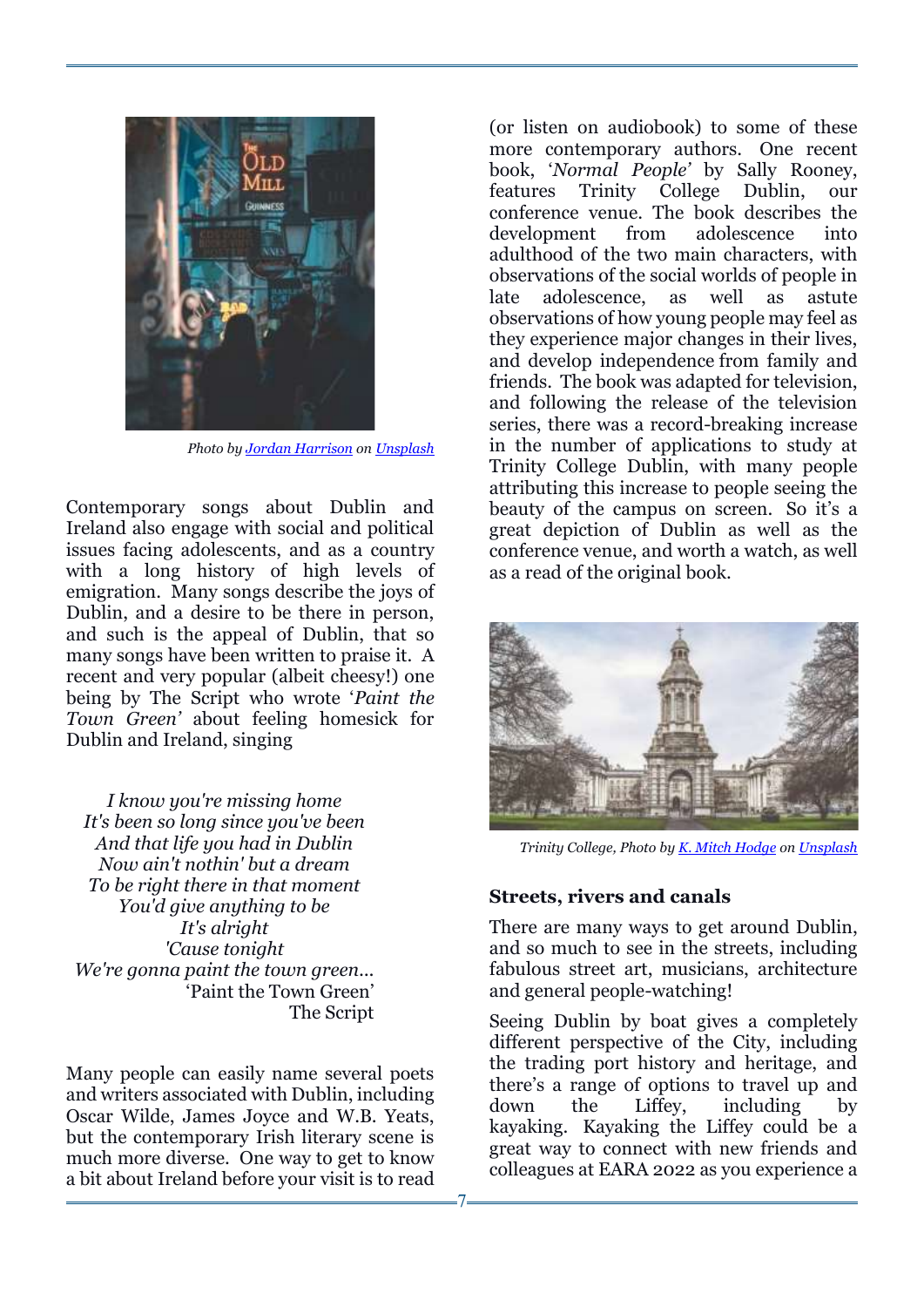new view of the bridges of the city, including the famous Ha'penny Bridge, the first iron bridge to span the Liffey. It's fun to do a musical kayaking tour, where the kayaks stop underneath each of the Dublin city bridges to hear traditional and contemporary live music, as well as spoken word performances, with the bridges acting to amplify and add a unique quality to the acoustics.



Photo b[y Ving N](https://unsplash.com/@ving_n?utm_source=unsplash&utm_medium=referral&utm_content=creditCopyText) o[n Unsplash](https://unsplash.com/@ving_n?utm_source=unsplash&utm_medium=referral&utm_content=creditCopyText)

The Liffey also made possible the arrival, and later settlement of Vikings in the 9<sup>th</sup> Century, and Dublin was, at the time, a busy Viking community, with the Liffey and other waterways providing an important way to travel, fostering the development of shipbuilding and barrelmaking as an industry in the town, and Viking ancestry is accepted as part of being a Dubliner.

The diversity of Dublin's street art is fantastic, and in recent years the use of public areas for sharing art has thrived. The diversity of works is notable, with artworks highlighting the social and political changes that Dubliners are engaged in, while other pieces and artists use street art to contribute to or represent the changing identity of Dubliners, and Dublin itself, and others are an expression of the joys of life in Dublin. There are several street art hotspots,

with regular new art added, with some locations that feature street art that has become part of the more enduring street scene. A quick online search in Summer 2022 will describe where the latest street art hotspots are. It's also worth checking out a few recent artworks in Dublin on Instagram, including by artist Asbestos (@artofasbestos) who has recently completed a very moving mural called 'Pass Freely' to signify the lives lost so far to the Covid-19 pandemic. The colourful work by James Earley (@james\_earley) uses the traditions of stained glass style but interpreted via digital means. Earley's recent work represents the saints of Ireland and challenges the viewer to consider modern concerns of power and societal imbalances. Even if you don't set out specifically to view street art, a walk around the streets and lanes of Dublin, including Temple Bar will draw your attention to Dublin as an open-air gallery, and there are many spots favoured by Dubliners and visitors alike as great backgrounds for photos!



Photo b[y \[ka](https://unsplash.com/@camelieinpic?utm_source=unsplash&utm_medium=referral&utm_content=creditCopyText)ˈmeːliə] ... o[n Unsplash](https://unsplash.com/s/photos/street-art-dublin?utm_source=unsplash&utm_medium=referral&utm_content=creditCopyText)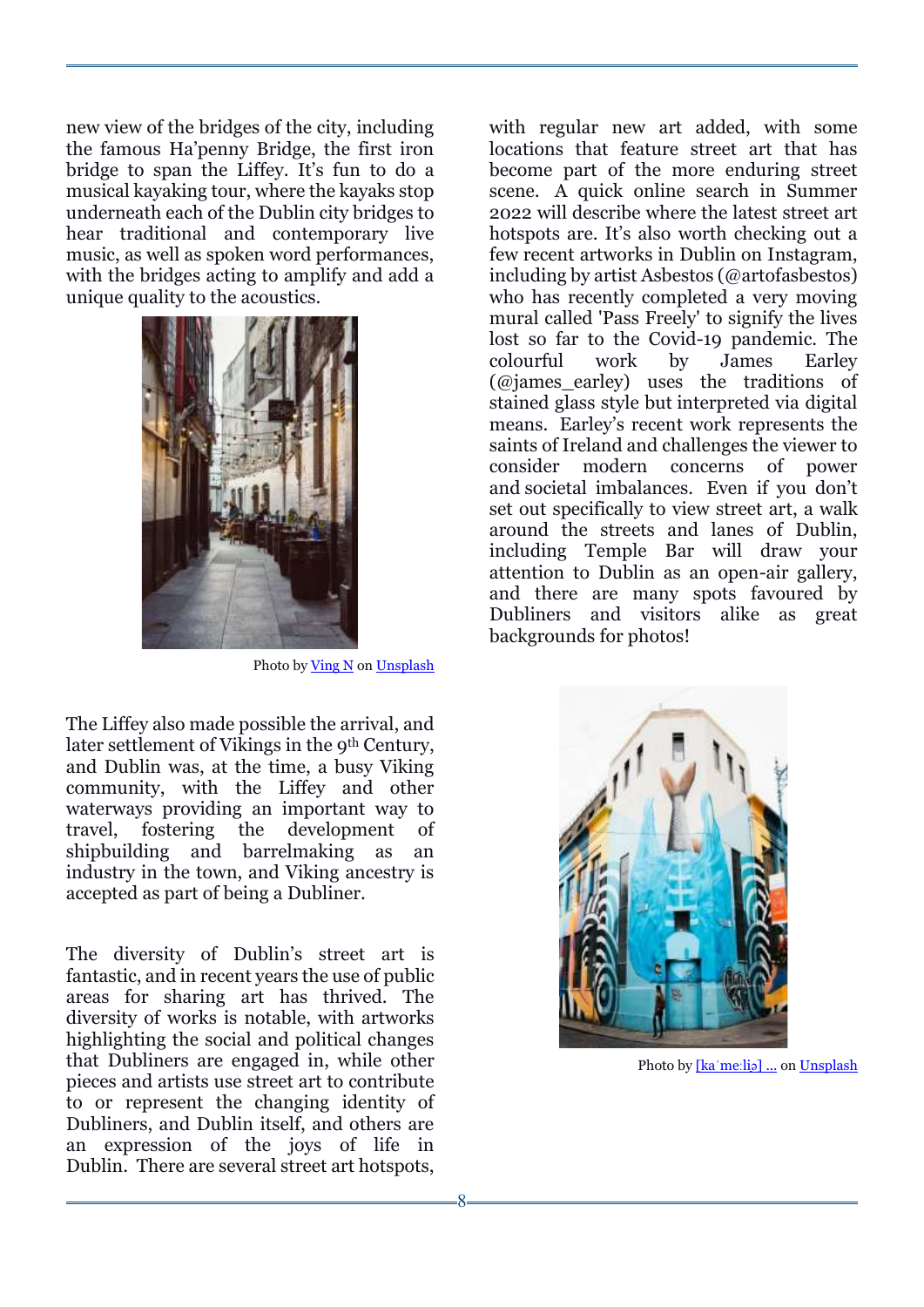#### **Speaking as Gaeilge**

In the lead up to your visit to Dublin, you might be interested in hearing about the origins and contemporary use of Gaeilge, the Irish language, or want to attune your ear to the different dialects and accents. Although less than 5% of people living in Ireland, exclusively speak, Gaeilge (mostly people living in Irish-speaking areas called Gaeltacht), approximately 50% of people in Ireland report using it daily, and as you go about Dublin, you're very likely to hear snippets *as Gaeilge*. There are a few terrific podcasts, including the [Motherfoclóir](https://audioboom.com/posts/7202452-82-my-dad-google-translated-a-porno-motherfocloir-beo-in-maynooth-pt-2) podcast which is broadcast in English but introduces listeners to lots of Gaeilge in an entertaining way. Episode 137 is recommended for people interested in adolescent identity and culture, and it's called *Fadúda Fadilah - Proper and Improper Multilingualism.* This episode is a fascinating conversation about language, identity and community and features Fadilah Salawu who talks about balancing her Muslim, Nigerian, Dublin and Gaelach identities.

#### **Adolescent Futures: Diverse and Digital**

Our EARA 2022 conference theme emphasises the importance of supporting the cultural, economic, identity, gender, sexuality, religious, and attitudinal diversities of young people who are cocreating the future.

It recognises the key role that adolescents will have in sustainable futures, acknowledging that the pathway to sustainability may be paved using digital communication. In an increasingly digitised future, adolescents' digitality may be integral to promoting human diversity, solidarity, and continuity.

We hope conference delegates will take the opportunity to talk with colleagues, old and new, about how we, as a community of researchers and practitioners, can be responsive in our work to the enduring and emerging themes related to adolescent

development, including diversity and digitality.

### *We look forward to meeting you in Dublin in 2022!*

With warm regards from the EARA 2022 Organising Committee,

*Aidan Clerkin Amalia Fenwick Andrea Maynard Clodagh Flinn Daraine Murphy Eilis Hennessy Gabriella Martinez Sainz Giulio D'Urso Jennifer Symonds Laura Taylor Maeve Dwan O'Reilly Niki Nearchou Samantha Dockray Susan Branje Susanne Schulz Seaneen Sloan Tamsyn Blue*

*Wim Beyers*

*Yekaterina Chzhen*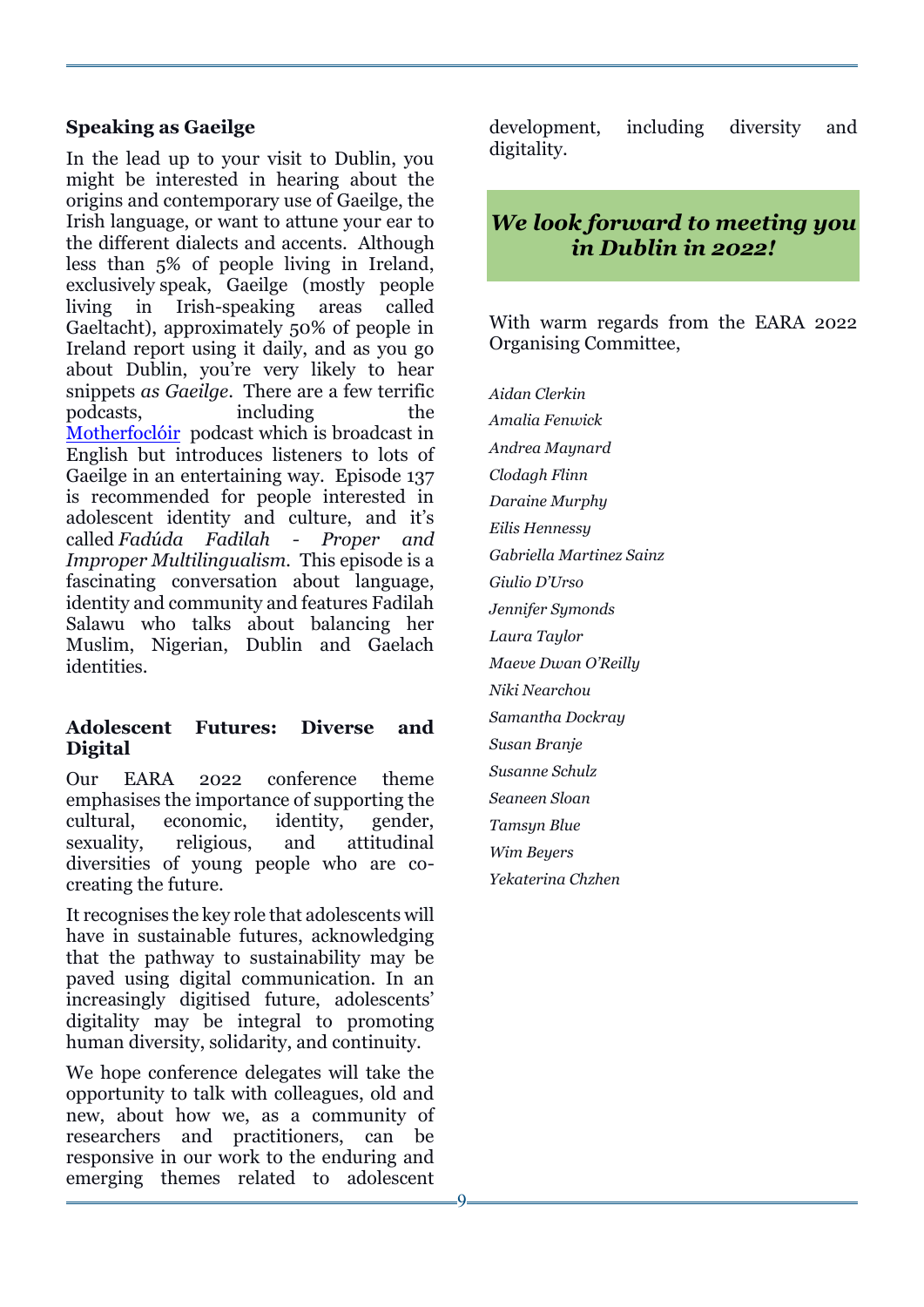#### **Updates from the EARA Young Scholars Committee**

Submitted by Daráine Murphy (University College Dublin, Ireland) & Susanne Schulz (Utrecht University, Netherlands)

Dear EARA-members,

We would like to update you on the EARA Young Scholars, the network for all EARA students and early career researchers (including postdocs and assistant professors).

**Looking forward to the EARA 2022 Conference in Dublin Ireland**  After two long years of making it through the pandemic and online meetings, we are excited to finally meet you again in person. We couldn't have chosen a better place than the beautiful Dublin! During the last months we've started planning and organizing the EARA Young Scholars activities that will take place during the upcoming 18th EARA conference. We are looking forward to hosting another successful Meet-the-Editors session, the Best Poster Award, our famous social dinner, and a social activity. Keep an eye on your emails as we will be contacting you shortly for your thoughts on the social activities.

Currently, we are busy preparing the preconference workshops that will be on the 24th of August 2022. Thanks to the many of you who took the time to fill out our poll and share your preferences and suggestions with us. Based on your valuable feedback, we will be organizing five pre-conference workshops. We are delighted to inform you that the workshops will be on qualitative methods, academic writing and grant writing, metaanalysis, latent transition and growth analysis and recruiting diverse samples. Keep an eye on the conference website for more details about the workshops!

#### **Help out at EARA 2022 and save the registration fee**

We are hoping to offer the option to help at the EARA conference in return for the cost of the registration. Jobs will include signing people in on registration day and taking care of the roaming mike during q and a session. We are working out the logistics and will have more details on this shortly!

#### **Networking event**

We are delighted to announce a new young scholar's event at the EARA 2022 conference. We are hoping to organize an informal social networking event between early career researchers and more senior academics. We plan to match people based on their research interests to hopefully foster some interesting collaborations!!

**Your research in the spotlight** Every month we put an EARA young scholar in the spotlight to share their recent work in the field of adolescence. Check out the Emerging Scholar Spotlights on our [website](https://www.earaonline.org/young-scholars/emerging-scholar-spotlight/) and our social media channels (see below). Would you also like to be put in the spotlight<br>and share your research with our and share your research with our community? Contact Flore (flore.geukens@kuleuven.be).

**Want to stay updated? Follow us!** For more news regarding Young Scholars activities, interesting announcements, and the upcoming EARA 2022, follow us on [Facebook](https://www.facebook.com/earayoungscholars/) and [Twitter](https://twitter.com/earayoung) or visit our [EARA](https://www.earaonline.org/young-scholars/about/)  [Young Scholars website!](https://www.earaonline.org/young-scholars/about/) Any news or suggestions you'd like to share? Feel free to contact us (earayoungscholars@gmail.com)! We're looking forward to hearing from you.

Your EARA Young Scholars committee,

Susanne Schulz Flore Geukens Savaş Karataş Daráine Murphy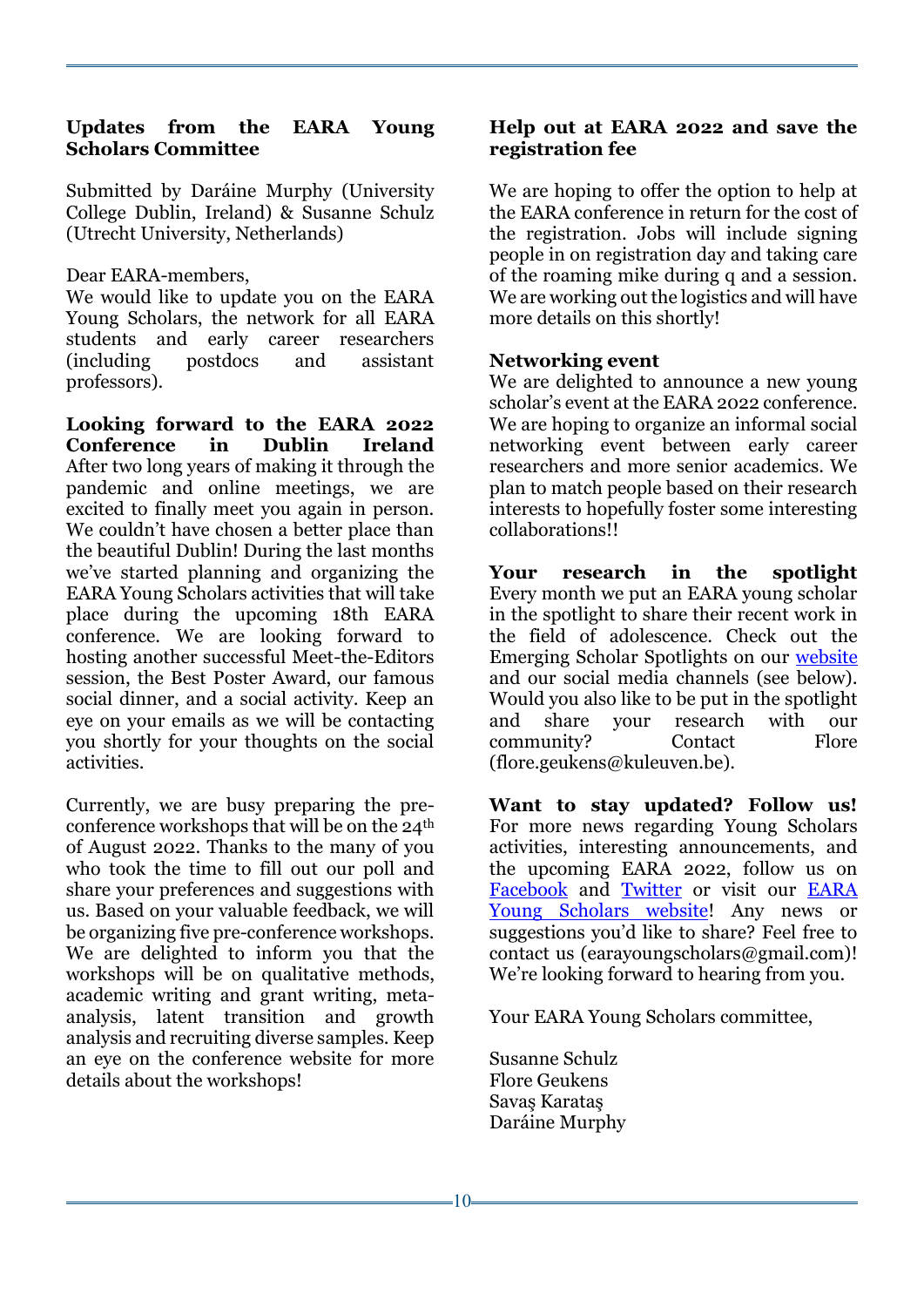## *EARA Publications*

- Akgul, G., Klimstra, T., & Çok, F. (2021). The role of coping strategies in interpersonal identity development of war-affected immigrant adolescents. *New directions in child and adolescent development,* 176, 103- 121.
- Aral, T., Schachner, M., Juang, L., & Schwarzenthal, M. (2021). Cultural diversity approaches in schools and adolescents' willingness to support refugee youth. *British Journal of Educational Psychology.* <https://doi.org/10.1111/bjep.12458>
- Bardach, L., Yanagida, T., Gradinger, P., & Strohmeier, D. (2021). Understanding for which students and classes a randomized controlled aggression prevention program works best: Testing individual student and class level moderators. *Developmental Psychology*. (accepted October 27, 2021).
- Barzeva, S., Meeus, W. H. J., Veenstra, R., & Oldehinkel, A. J. (2021). Quality over quantity: A transactional model of social withdrawal. *Social Development*, doi: 10.1111/sode.12530.
- Bochaver, A. (2021). Consequences of School Bullying for Its Participants. Psychology. *Journal of Higher School of Economics.* 18(2), 393-409 (in Russian).

[https://psy-journal.hse.ru/en/2021-18-](https://psy-journal.hse.ru/en/2021-18-2/485008039.html) [2/485008039.html](https://psy-journal.hse.ru/en/2021-18-2/485008039.html)

- Bochaver, A. (2021). School Bullying Experience and Current Well-Being Among Students. *Psychological Science and Education*. 26(2), 17–27. (In Russian) [https://psyjournals.ru/en/psyedu/2021/n2/](https://psyjournals.ru/en/psyedu/2021/n2/Bochaver.shtml) [Bochaver.shtml](https://psyjournals.ru/en/psyedu/2021/n2/Bochaver.shtml)
- Bogt, T. T., Hale, W., & Becht, A. (2021). "Wild Years": Rock Music, Problem Behaviors and Mental Well-being in Adolescence and Young Adulthood. *Journal of Youth and Adolescence*. Advance online publication: [https://link.springer.com/article/10.1007%](https://link.springer.com/article/10.1007%2Fs10964-021-01505-0) [2Fs10964-021-01505-0](https://link.springer.com/article/10.1007%2Fs10964-021-01505-0)
- Brandner, P., Güroğlu, B., van de Groep, S., Spaans, J. P., & Crone, E. A. (2021). Happy for us, not them: Differences in neural

activation in a vicarious reward task between family and strangers during adolescent development. *Developmental Cognitive Neuroscience*, 51, 100985. <https://doi.org/10.1016/j.dcn.2021.100985>

- Calatrava, M., de Irala, J., Osorio, A., Benítez, E., & Lopez-del Burgo, C. (2022). Matched and fully private? A new self-generated identification code for school-based cohort studies to increase perceived anonymity. *Educational and Psychological Measurement*.<https://doi.org/gsh5>
- D'Urso, G., & Symonds, J. (2021). Risk factors for child and adolescent bullying and victimization in Ireland: A systematic literature review. Educational Review. [https://doi.org/10.1080/00131911.2021.198](https://doi.org/10.1080/00131911.2021.1987391) [7391.](https://doi.org/10.1080/00131911.2021.1987391)
- De Vries, E., Kaufman, T. M. L., Veenstra, R., Laninga-Wijnen, L., & Huitsing, G. (2021). Bullying and victimization trajectories in the first years of secondary education: Implications for status and affection. *Journal of Youth and Adolescence,* 50, 1995-2006, doi: 10.1007/s10964-020-01385-w.
- Eckstein, K., & Crocetti, E. (2021). The impact of migration on child and adolescent development: The role of socialization experiences in family and school. *New Directions for Child and Adolescent Development,* 177, 7-11. <https://doi.org/10.1002/cad.20419>
- Green, K. H., van de Groep, S., Sweijen, S. W., Becht, A. I., Buijzen, M., de Leeuw, R. N. H., Remmerswaal, D., van der Zanden, R., Engels, R. C. M. E., & Crone, E. A. (2021). Mood and emotional reactivity of adolescents during the COVID-19 pandemic: short-term and long-term effects and the impact of social and socioeconomic stressors. *Scientific Reports.* 11(1), [11563]. [https://doi.org/10.1038/s41598-021-90851](https://doi.org/10.1038/s41598-021-90851-x) [x](https://doi.org/10.1038/s41598-021-90851-x)
- Hooijsma, M., Kisfalusi, D., Huitsing, G., Dijkstra, J. K., Flache, A., & Veenstra, R. (2021). Crossing ethnic boundaries? A social network investigation of defending relationships in schools. *Group Processes*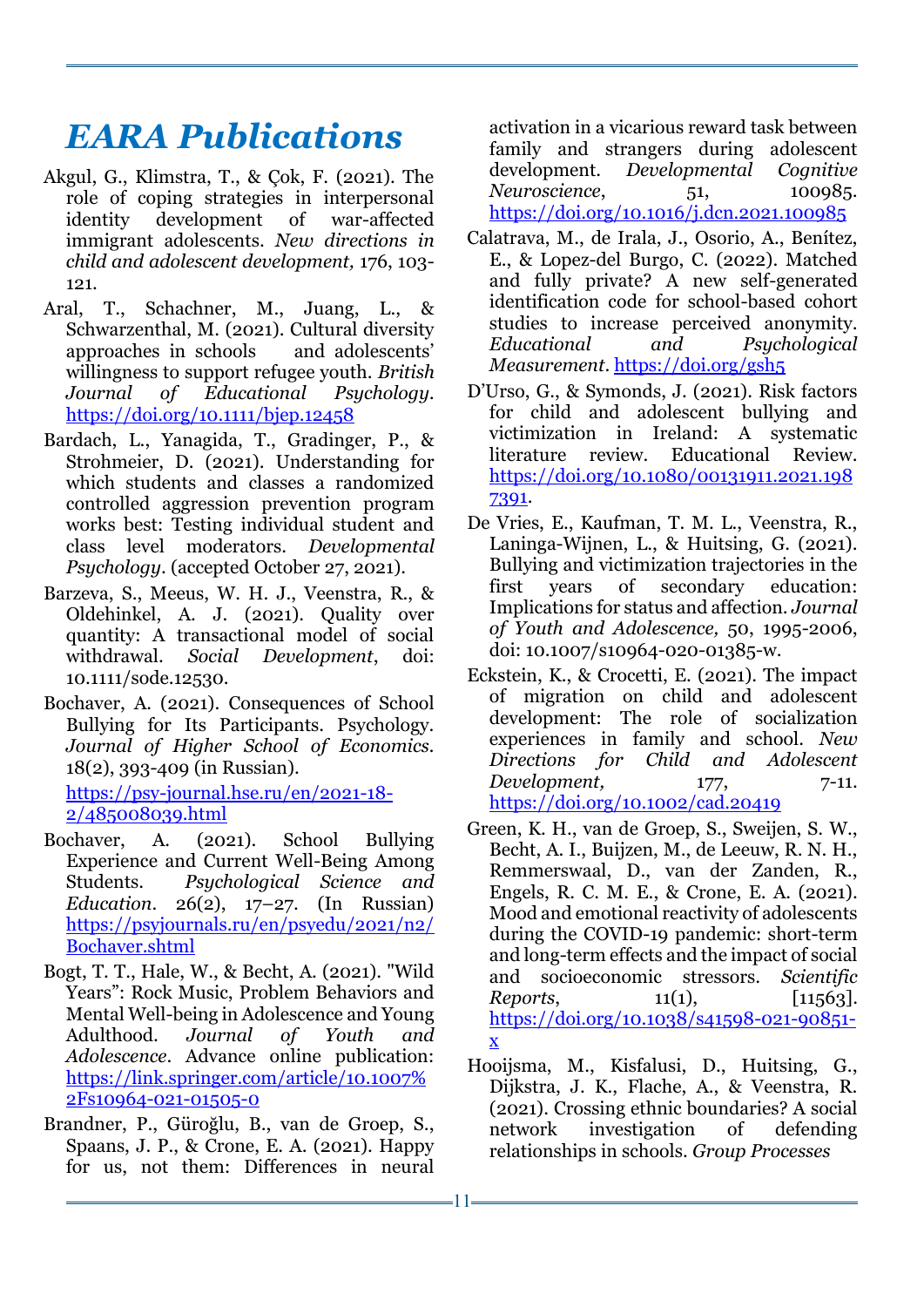*and Intergroup Relations,* doi: 10.1177/13684302211009318.

- Janssen, L.H.C., Verkuil, B., van Houtum, L.A.E.M. et al. (2021). Perceptions of Parenting in Daily Life: Adolescent-Parent Differences and Associations with Adolescent Affect. *Journal of Youth and Adolescence.* [https://doi.org/10.1007/s10964-021-01489](https://doi.org/10.1007/s10964-021-01489-x) [x](https://doi.org/10.1007/s10964-021-01489-x)
- Kaufman, T. M. L., Huitsing, G., Bloemberg, R., & Veenstra, R. (2021). The systematic application of network diagnostics to monitor and tackle bullying and victimization in schools. *International Journal of Bullying Prevention,* 3, 75-87, doi: 10.1007/s42380-020-00064-5.
- Khlomov K., Bochaver A. (2021). Risky Sexual Behavior in Adolescence: Studies Overview. *Psychology and Law.* 11(3), 15–32. (In Russian) [https://psyjournals.ru/en/psyandlaw/2021/](https://psyjournals.ru/en/psyandlaw/2021/n3/khlomov_bochaver.shtml)

[n3/khlomov\\_bochaver.shtml](https://psyjournals.ru/en/psyandlaw/2021/n3/khlomov_bochaver.shtml)

- Khlomov K. D., Bochaver A. A, Korneev A. A. (2021). Well-being and Coping with Stress Among Russian Adolescents in Different Educational Environments. Psychology in Russia: *State of the Art*. 14(3. (In English) [http://psychologyinrussia.com/volumes/14](http://psychologyinrussia.com/volumes/14_3_2021.php) [\\_3\\_2021.php](http://psychologyinrussia.com/volumes/14_3_2021.php)
- Klootwijk, C. L. T., Koele, I. J., van Hoorn, J., Güroğlu, B., & van Duijvenvoorde, A. C. K. (2021). Parental support and positive mood buffer adolescents' academic motivation during the COVID-19 pandemic. *Journal of Research on Adolescence*. <https://doi.org/10.1111/jora.12660>
- Kretschmer, T., La Roi, C., Van der Ploeg, R., & Veenstra, R. (2021). Benefits of bullying: A test of the evolutionary hypothesis in three cohorts*. Journal of Research on Adolescence*, doi: 10.1111/jora.12675.
- Kunnen, S. E. (2021). The relation between vocational commitment and need fulfillment in real time experiences in clinical internships, *Identity*, **DOI:** 10.1080/15283488.2021.1932899
- Kunyu D., Schachner M.K., Juang L., Schwarzenthal M. J., & Aral, T. (2021).

Acculturation Hassles and Adjustment of Adolescents of Immigrant Descent: Testing Mediation with a Self-Determination Theory Approach, *New Directions for Child and Adolescent Development.* <https://doi.org/10.1002/cad.20408>

- Landi, G., Duzen, A., Patterson, P., McDonald, F. E. J., Crocetti, E., Grandi, S., & Tossani, E. (2021). Illness unpredictability and psychosocial adjustment of adolescent and young adults impacted by parental cancer: The mediating role of unmet needs. Supportive Care in Cancer [https://doi.org/10.1007/s00520-021-](https://doi.org/10.1007/s00520-021-06379-3) [06379-3](https://doi.org/10.1007/s00520-021-06379-3)
- Laninga-Wijnen, L., Van den Berg, Y., Garandeau, C. G., Mulder, S., & Orobio de Castro, B. (in press). Does being defended relate to decreases in victimization and improved psychosocial adjustment among victims*? Journal of Educational Psychology*. Doi: 10.1037/edu0000712
- Laninga-Wijnen, L., & Veenstra, R. (2021). Peer similarity in adolescent social networks: Types of selection, influence, and factors contribution to openness to peer influence. In B. Halpern-Felsher (ed.) The Encyclopedia of Child and Adolescent Health. Elsevier.
- Laursen, B., & Veenstra, R. (2021). Toward understanding the functions of peer influence: A summary and synthesis of recent empirical research. *Journal of Research on Adolescence*, doi: 10.1111/jora.12606.
- Lopez-del Burgo, C., Osorio, A., de la Rosa, P., Calatrava, M., and de Irala, J. (2021). Assessing Adolescent Dating Violence in the Your Life Project: Proposal of an Instrument for Spanish-Speaking Countries. *International Journal of Environmental Research and Public Health*, 18(13), 6824. <https://doi.org/gkrw>
- Loriin, S. J., Engels, M. C., Huisman, M., & Veenstra, R. (2021). Long-term effects of acceptance and rejection by parents and peers on educational attainment: A study from pre-adolescence to early adulthood. *Journal of Youth and Adolescence*, 50, doi: 10.1007/s10964-021-01506-z.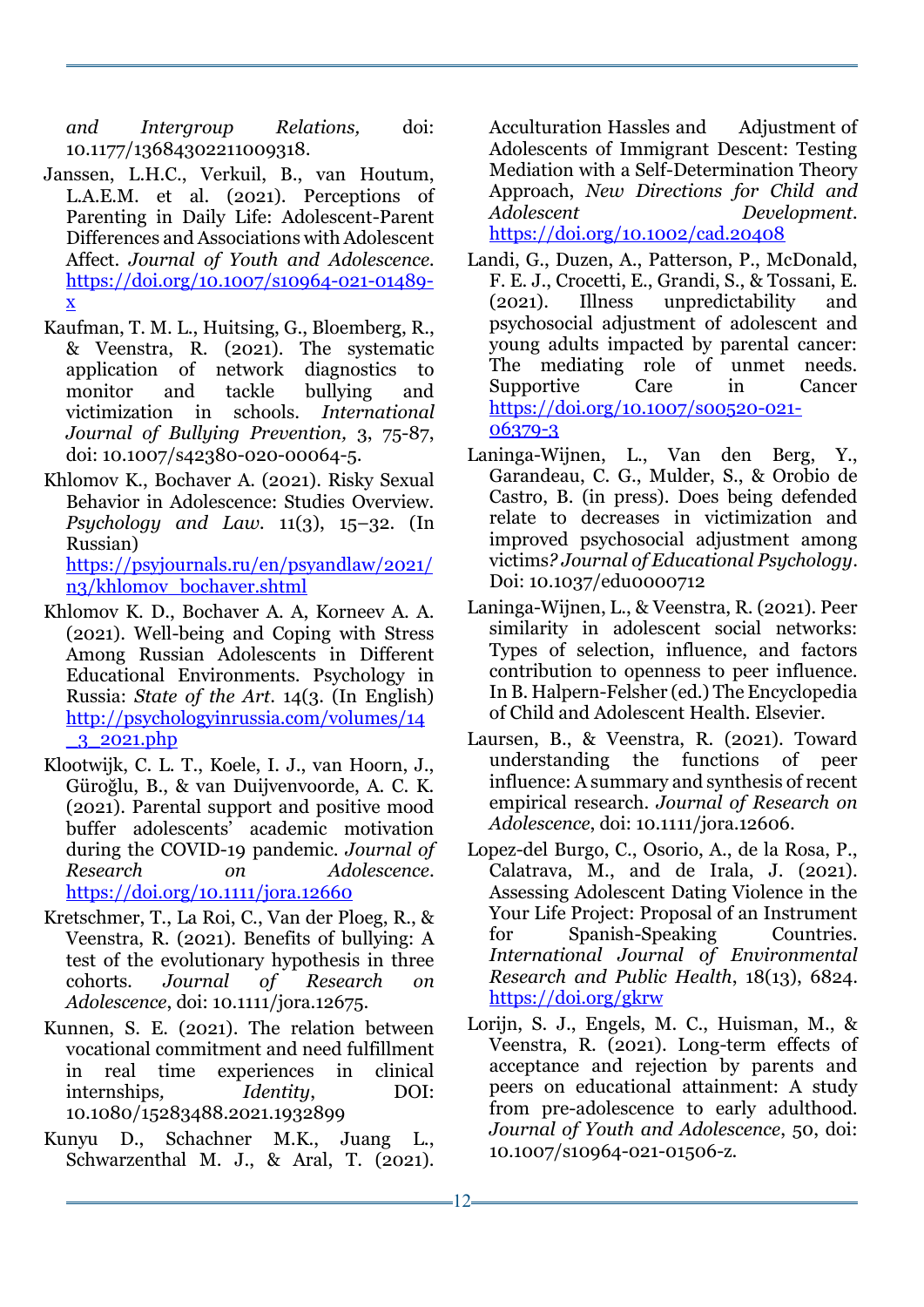- Marucci, E., Oldenburg, B., Barrera, D., Cillessen, A. H. N., Hendrickx, M., & Veenstra, R. (2021). Halo and association effects: Cognitive biases in teacher attunement to peer-nominated bullies, victims, and prosocial students. *Social Development*, 30, 187-204, doi: 10.1111/sode.12455.
- Musetti, A., Grazia, V., Manari, T., Terrone, G., & Corsano, P. (2021). Linking childhood emotional neglect to adolescents' parentrelated loneliness: Self-other differentiation and emotional detachment from parents as mediators. *Child Abuse & Neglect*, *122*, 105338.
- Neal, J. W., & Veenstra, R. (2021). Network selection and influence effects on children's and adolescents' internalizing behaviors and peer victimization: A systematic review. *Developmental Review,* 59, 100944, doi: 10.1016/j.dr.2020.100944.
- Nunes, F., Matos, P. M., Ferreira, T., & Mota, C. P. (2021). Parental and romantic attachment, psychosocial risk and personal agency in emerging adulthood. *Journal of Social and Personal Relationships*, online first, 1-21. 10.1177/02654075211042317 [ISI]. IF: 3.039
- Orejudo, S., Balaguer, Á., Osorio, A., de la Rosa, P.A., & Lopez-del Burgo, C. (2021). Activities and relationships with parents as key ecological assets that encourage personal positive youth development. *Journal of Community Psychology*. <https://doi.org/gsh7>
- Osinga, M., van Bergen, D. D., van Brummen-Girigori, O. J., Kretschmer, T., &<br>Timmerman, M. C. (2021). "We Say Timmerman, M. C.  $(2021)$ . 'Mothers' But Mean 'Parents'": Qualitative Perceptions and Experiences With Father Absence Among Curaçaoan, Curaçaoan-Dutch, and Dutch Young People. *Journal of Adolescent Research,* 07435584211014878.
- Palacios, D., Dijkstra, J. K., Berger, C., Huisman, M., & Veenstra, R. (2021). Disentangling dyadic and reputational perceptions of prosociality, aggression, and popularity in explaining friendship networks in early adolescence. *Social Development,* DOI: 10.1111/sode.12565.
- Peeters, M., Laninga-Wijnen, L., & Veenstra, R. (2021). Differences in adolescents' alcohol use and smoking behavior between educational tracks: Do popularity norms matter*? Journal of Youth and Adolescence,*  doi: 10.1007/s10964-021-01467-3.
- Peters, S., Van der Cruijsen, R., van der Aar, L. P. E., Spaans, J. P., Becht, A. I., & Crone, E. A. (2021). Social media use and the not-soimaginary audience: Behavioral and neural mechanisms underlying the influence on selfconcept. *Developmental Cognitive Neuroscience.* 48, [100921]. <https://doi.org/10.1016/j.dcn.2021.100921>
- Plenty, S. M., Brolin Låftman, S., & Magnusson, C. (2021). Internalising and externalising problems during adolescence and the subsequent likelihood of being Not in Employment, Education or Training (NEET): The mediating role of school performance. *Social Science & Medicine – Population Health,* 15, 100873. doi: 10.1016/j.ssmph.2021.100873
- Qin, X., Kaufman, T. M. L., Laninga-Wijnen, L., Ren, P., Zhang, Y., & Veenstra, R. (2021). The impact of academic achievement and parental practices on depressive symptom trajectories among Chinese adolescents*. Research on Child and Adolescent Psychopathology,* 49, 1359-1371, doi: 10.1007/s10802-021-00826-9.
- Raiziene, S., Erentaite, R., Pakalniskiene, V., Grigutyte, N., & Crocetti, E. (2021). Identity formation patterns and online activities in adolescence. *Identity.* [https://doi.org/10.1080/15283488.2021.19](https://doi.org/10.1080/15283488.2021.1960839) [60839](https://doi.org/10.1080/15283488.2021.1960839)
- Rambaran, J. A., Van Duijn, M. A. J., Dijkstra, J. K., & Veenstra, R. (2021). The relation between defending, (dis)liking and the classroom bullying norm: A cross-sectional social network approach in late childhood*. International Journal of Behavioral Development,* doi:

10.1177/01650254211029715.

Ranta, M., Grönlund, H., & Pessi, A. B. (2021). What Is above Everything? Conceptions of the Sacred among Finnish Youth. In E. Kuusisto, M. Ubani, P. Nokelainen, & A.